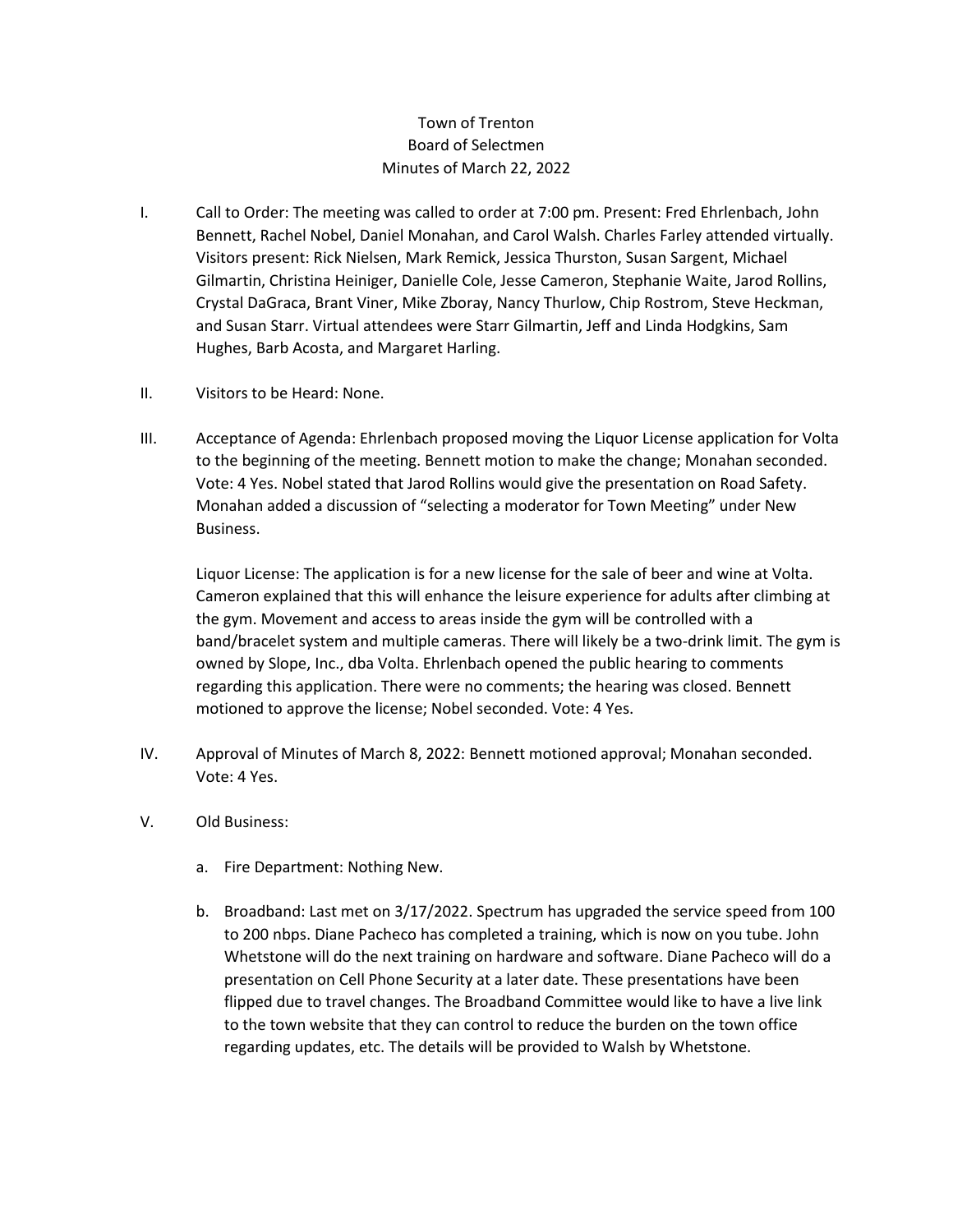- c. Road Committee: Rollins reported that the committee met on 3/17/2022 with a rep from the Hancock County Planning Commission (HCPC). Both contacts within HCPC are leaving their positions; one to take a position with MDOT. The committee has a survey for the public planned. This will be posted on the town website, and on the Town Crier. Three-year DOT plans for Trenton were reviewed. The Planning Board in Bar Harbor will inform the committee of any activities that may affect traffic in Trenton. Dale Doherty, MDOT, will attend the next meeting to discuss the Village Planning Initiative. There may be funds available that Trenton could use.
- d. Monarch Butterfly Pledge: Rostrom explained that Barb Acosta is the Coordinator for the Monarch Pledge. Acosta approached the Parks & Recs Department regarding the decreasing population of the Monarch Butterfly. Pesticides are a cause. Milkweed is a food that these butterflies eat. He asked that the Board take the pledge to take steps (a list of which he provided to Board members, i.e. 1. Issue a proclamation; 2. Engage with community groups; 3. Plant milkweed; etc.), to sustain the Monarch Butterfly population. There is little or no cost to this effort. Parks and Rec will manage this effort for the town. Gilmartin stated that the latest solar panel enterprise that came before the Planning Board has agreed to plant pollinators on their site. Ehrlenach motioned to let Rostrom sign the pledge for the Board, allowing Rostrom and Acosta to manage; Monahan seconded. Vote: 4 Yes.
- e. PFAS: Attorney Tim Pease agrees with the determination regarding well testing; it is allowable to use ARPA funds for PFAS and water well testing for residents.
- f. Update on PFAS Free Trenton ARPA proposal: Heiniger explained her group is submitting a proposal that \$10,000 in ARPA funds be used for testing of resident's well for PFAS. Defend our Health representative Sergio, reported that PFAs were found in the school well and have since been remediated. Concerns were raised that other wells in town might have a similar problem. Twelve wells within a mile of the school were tested in 2021 and two were found to have the toxic PFAS. Maine DEP is focusing efforts on towns with sludge spread in agricultural areas. They have categorized towns in four tiers. Trenton is not a high priority, because there is lack of agriculture/sludge spread. More testing in Trenton may highlight a greater PFAS presence. Cyclopure screening test kits are proposed for this process. The proposal will give \$9,000 for test kits, for all in Trenton who have asked for them. \$1,000 will be used for outreach to create awareness in Trenton on this issue. Defend our Health will help to distribute the tests. MDEP will help affected residents with bottled water until they can obtain a water filtration system. Ehrlenbach asked about who would have the responsibility to maintain documents and records about the distribution, testing, analysis, and final results. ARPA will require results of funding for possible audit. A discussion ensued regarding whether the test results for residents could be kept confidential. One school of though is that the results would become public knowledge because public funds were being used to conduct the investigation. Others present believed that residents would be able to keep results information out of public records. One thought was that if residents did not wish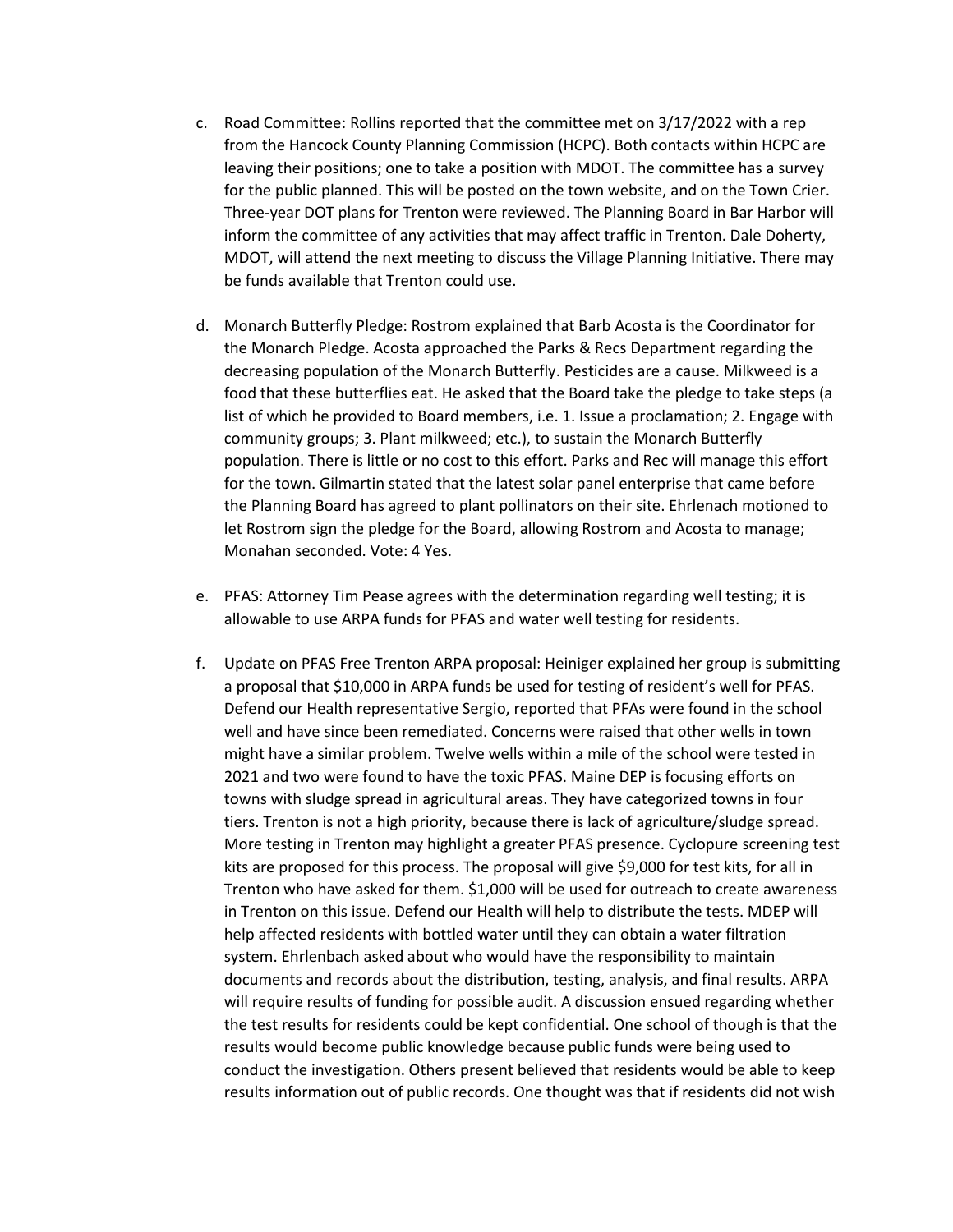to make findings public, they should purchase and conduct the test privately. Suggestions were made for Heiniger to obtain more information, possibly seek guidance from Jane Disney or Sarah Hall, regarding how to manage this. Ehrlenbach suggested that a written policy be provided to the Board. Heiniger stated that she will work to formulate a policy that can be acted upon by the town. Nobel suggested that a check with MMA for more exact requirements for record-keeping might be worthwhile. Walsh agreed that new test kits can be shipped to the town office.

## VI. New Business:

- a. ARPA Webinar: Nobel and Rollins attended the webinar hosted by MMA, on March  $3<sup>rd</sup>$ . The final rule was published January  $6<sup>th</sup>$ , and is effective April 1<sup>st</sup>. There are four eligible uses: 1. Replace lost sector revenue. 2. Support COVID-19 public health and economic responses. 3. Premium pay for eligible workers. 4. Invest in water, sewer, and broadband structure. Nobel explained that category 1 is most flexible, with simplified reporting, can replace up to the ARPA grant or \$1,000,000 for municipalities. She believes revision of the Comprehensive Plan, the water tank for the fire department, would be allowable under this category. Category 2 may support non-profits, and food banks, but is more requiring of documentation. Category 4 may include culverts, storm water infrastructure. Funds must be used for costs incurred on or after March 3, 2021. They must be obligated by December 31, 2024. Funds must be expended by December 31, 2026. The first report is due April 30, 2022. ARPA and MMA clarified that the town needs to identify the specific use of the appropriate funds in a warrant article; not just a general warrant article that allows the select board to appropriate and expend the funding. The obligation date will be the town meeting date approving the funds. Regarding Category 1, loss of revenue, Nobel explained that the town does not have to explain the loss of revenue, as it is a standard deduction. Ehrlenbach questioned that an individual must sign the documentation affirming that a loss is true and accurate. Nobel explained that the town does not have to have recognized lost revenue. MMA offers an option to use the standard allowance that presumes impact from COVID. The government recognizes that small towns like Trenton might not have a revenue loss. if there was no revenue loss. An opinion from the town's attorney may be sought.
- b. Moderator: Monahan noted in the most recent MMA magazine that advice is to not choose a moderator who holds elected office in the town where the town meeting is being held. He assumed that Trenton has chosen a member of the Select Board in the past because it is the easiest thing to do. He sees this as a conflict of interest. Although, in actuality, at the opening of Trenton's Town Meeting nominations are sought for the position and a vote is taken from those present. Monahan proposed that money be set aside to pay a neutral individual to preside over the Town Meeting. Starr asked if the article stressed that a town cannot choose an elected official to moderate, or if it is simply advising that it should not. There appeared to be no absolute expressed in the article. Discussion among attendees leaned against paying someone to moderate. There was pushback from all who spoke up regarding such a change.